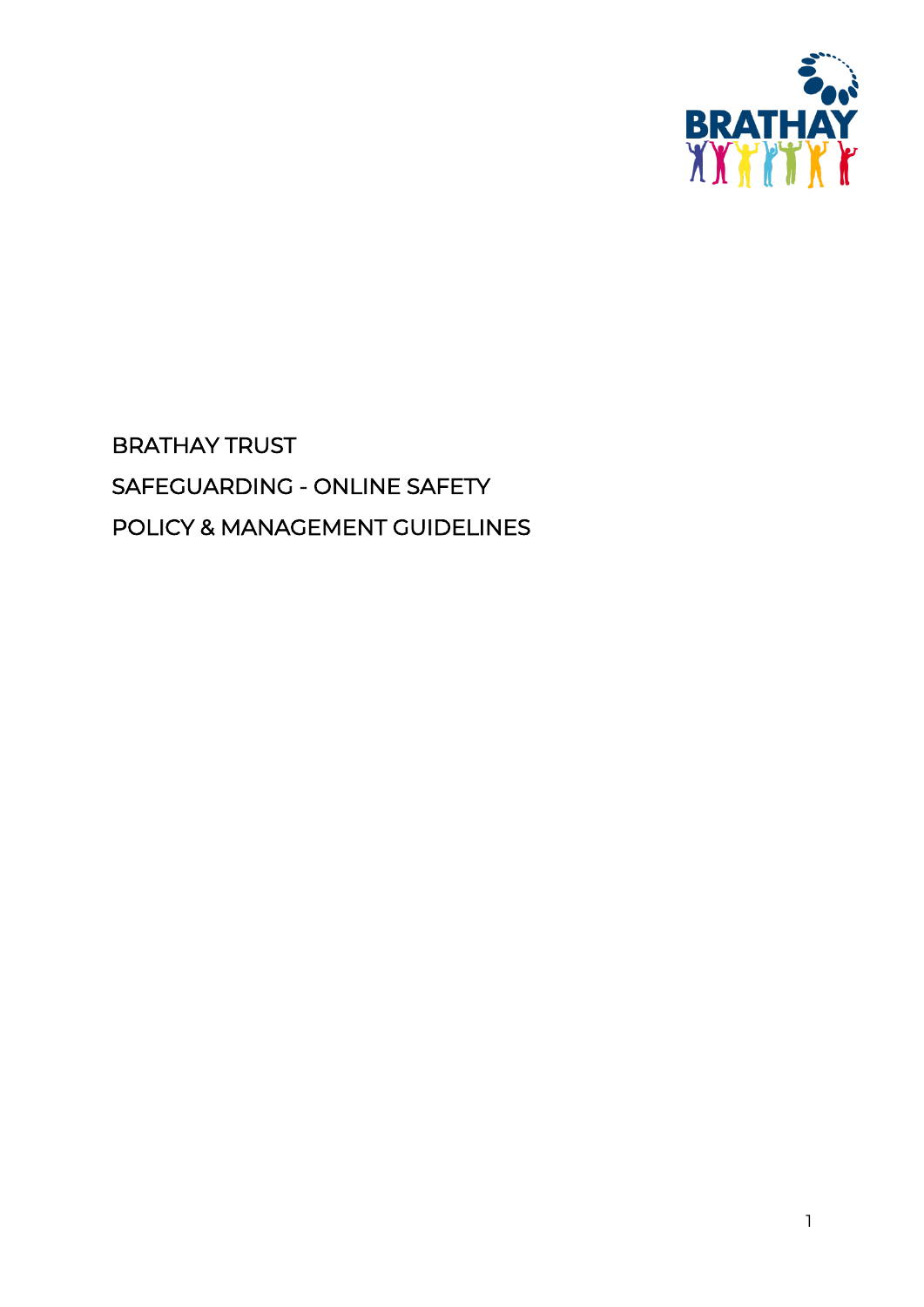

## DOCUMENT MANAGEMENT RECORD

Policy Name: Online Safety

Date: December 2021

Review Date: Annually as linked to Risk Register

Policy Owner: Head of Children and Young People Services

Distribution: Internal and External – Non- Confidential; Website

## SUMMARY POLICY STATEMENT

The purpose of this policy statement is to:

- Ensure the safety and wellbeing of children and young people is paramount when adults, young people or children are using the internet, social media or mobile devices.
- Provide staff and volunteers with the overarching principles that guide our approach to online safety.
- Ensure that, as an organisation, Brathay operates in line with our values and within the law in terms of how we use online devices.

This policy applies to all staff, volunteers, children and young people and anyone involved in Brathay's activities.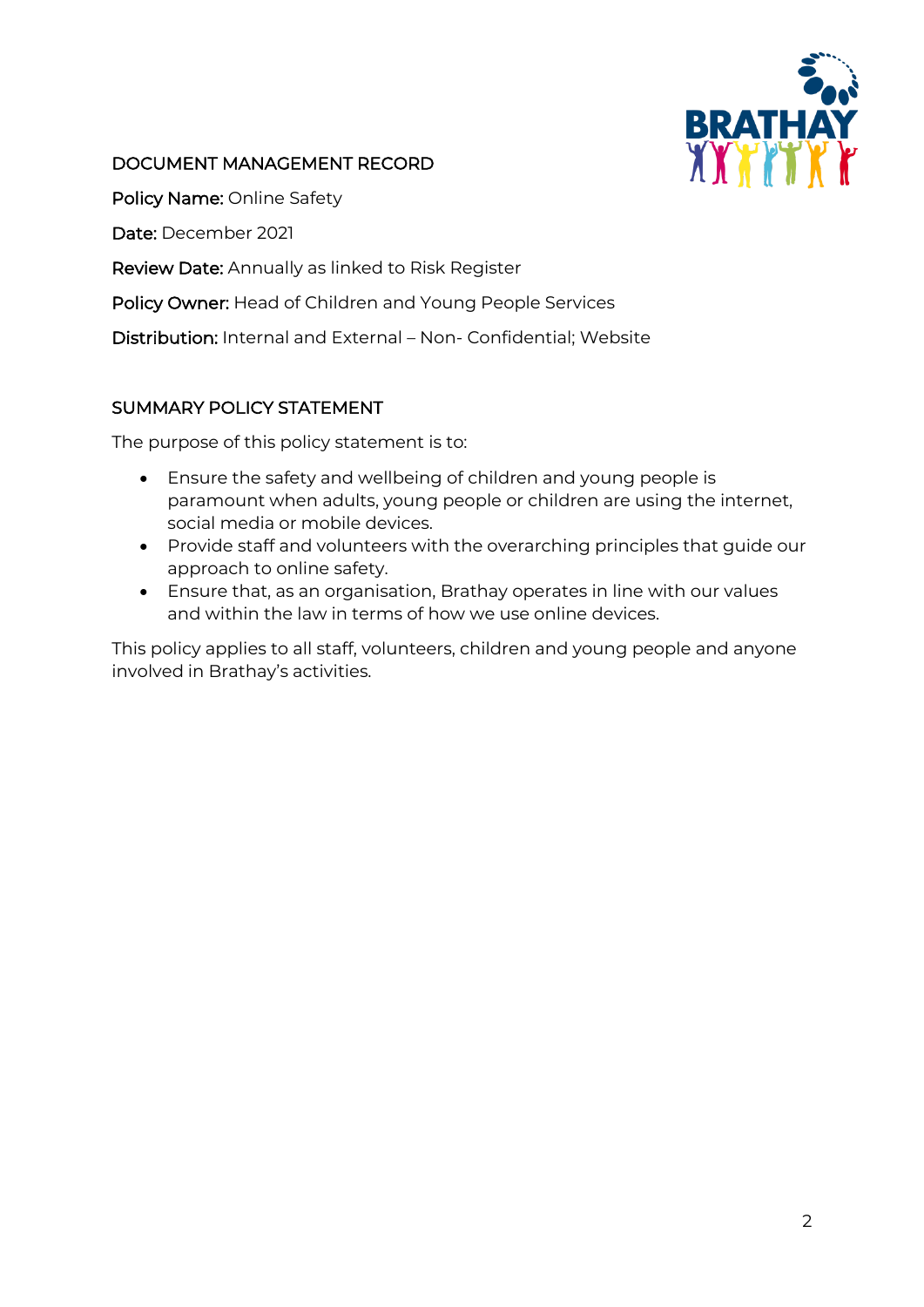## POLICY DETAILS

Brathay Trust works with children and families as part of its activities in the community and residentially. In the community these include supporting children, young people and families in



their own homes and in community settings and via digital platforms when either face to face work is not possible or it will add value to the face-to-face work.

Our programmes of support can involve individual work with young people, including a young people's counselling service, individualised packages of support to families in their own homes and group-based interventions with young people and families in the Brathay Centres and community settings, such as schools and community centres. In addition, we offer detached youth work engaging with young people on the street and in community spaces to develop relationships and engage them in positive activities.

At our residential centres our activities include children and young people residing at the Centre for a number of days undertaking outdoor learning and creative activities within their group with the purpose of personal development to enhance wellbeing. Some of these children and families will be supported through a blended community and residential programme which may also include digital as appropriate.

We believe that:

- children and young people should never experience abuse of any kind
- children and young people should be able to use the internet for education and personal development, but safeguards need to be in place to ensure they are kept safe at all times.

We recognise that:

- the online world provides everyone with many opportunities; however it also presents risks and challenges
- we have a duty to ensure that all children, young people and adults involved in our organisation are protected from potential harm online
- we have a responsibility to help keep children and young people safe online, whether or not they are using Brathay's network and devices
- all children, regardless of age, disability, gender reassignment, race, religion or belief, sex or sexual orientation, have the right to equal protection from all types of harm or abuse
- working in partnership with children, young people, their parents, carers and other agencies is essential in promoting young people's welfare and in helping young people to be responsible in their approach to online safety.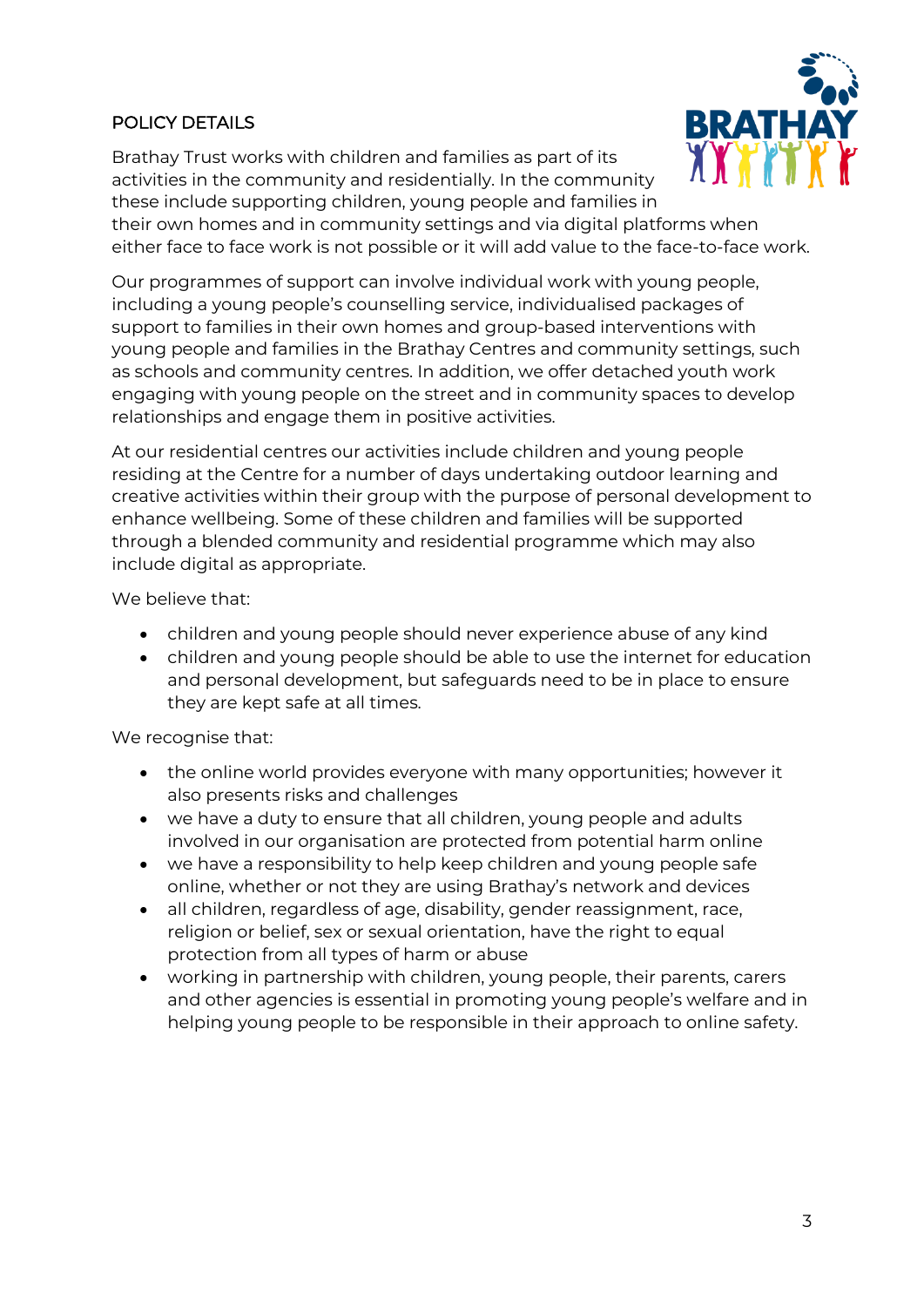We will seek to keep children and young people safe by:

- our designated safeguarding offer and digital officer working together to coordinate online safety.
- **BRATH**
- providing clear and specific directions to staff and volunteers on how to behave online through our behaviour code for adults
- supporting and encouraging the young people using our service to use the internet, social media and mobile phones in a way that keeps them safe and shows respect for others
- supporting and encouraging parents and carers to do what they can to keep their children safe online
- developing an online safety agreement for use with young people and their parents/carers
- developing clear and robust procedures to enable us to respond appropriately to any incidents of inappropriate online behaviour, whether by an adult or a child/young person
- reviewing and updating the security of our information systems regularly and monitor our IT usage.
- ensuring that user names, logins, email accounts and passwords are used effectively
- ensuring personal information about the adults and children who are involved in our organisation is held securely and shared only as appropriate
- ensuring that images of children, young people and families are used only after their written permission has been obtained, and only for the purpose for which consent has been given
- providing supervision, support and training for staff and volunteers about online safety
- examining and risk assessing any social media platforms and new technologies before they are used within the organisation and continuing to keep their developing capabilities under review.

If online abuse occurs, we will respond to it by:

- having clear and robust safeguarding procedures in place for responding to abuse (including online abuse)
- providing support and training for all staff and volunteers on dealing with all forms of abuse, including bullying/cyberbullying, emotional abuse, sexting, sexual abuse and sexual exploitation
- making sure our response takes the needs of the person experiencing abuse, any bystanders and our organisation as a whole into account
- reviewing the plan developed to address online abuse at regular intervals, in order to ensure that any problems have been resolved in the long term.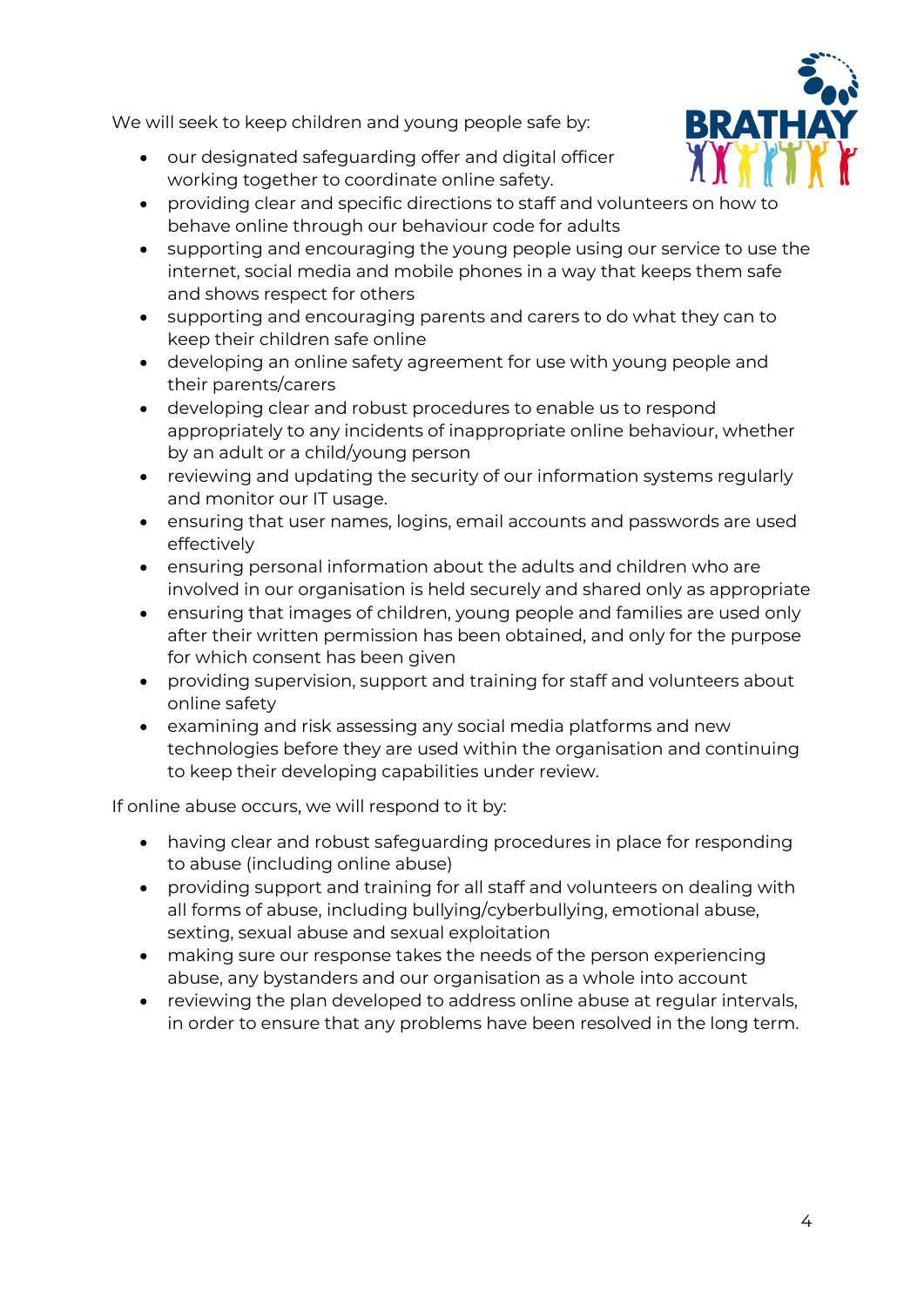# TRAINING

Internal training will be provided to relevant staff working with young people digitally to ensure they understand the policy and procedures and how this impacts on their practice. This will also



include how to engage young people and their parents/carers effectively with the online agreement.

For new staff this will be an essential part of their induction programme and all staff will be required to sign the code of conduct. External training is sourced to add value to the above by enabling staff to stay up to date with best practice in online safety. This will become part of the required safeguarding training for practitioners completed every 2 years.

## **RESPONSIBILITIES**

#### **Trustees**

Responsible for:

• Overall responsibility for a policy which ensures compliance with the relevant statute

## Chief Executive & Senior Management Team

Responsible for:

- Development and maintenance of such procedures as are necessary to ensure implementation of the policy
- Maintenance of the policy
- Reporting to Trustees

#### Management

Responsible for:

- Design of procedures
- Implementation of procedures
- Dissemination throughout their team
- Ensuring day to day operational compliance
- Reporting to the Senior Management Team

#### Individual Responsibility (Workers and Contractors)

Responsible for:

- Compliance with procedures
- Identifying potential improvements through day to day work
- Reporting to the Management Team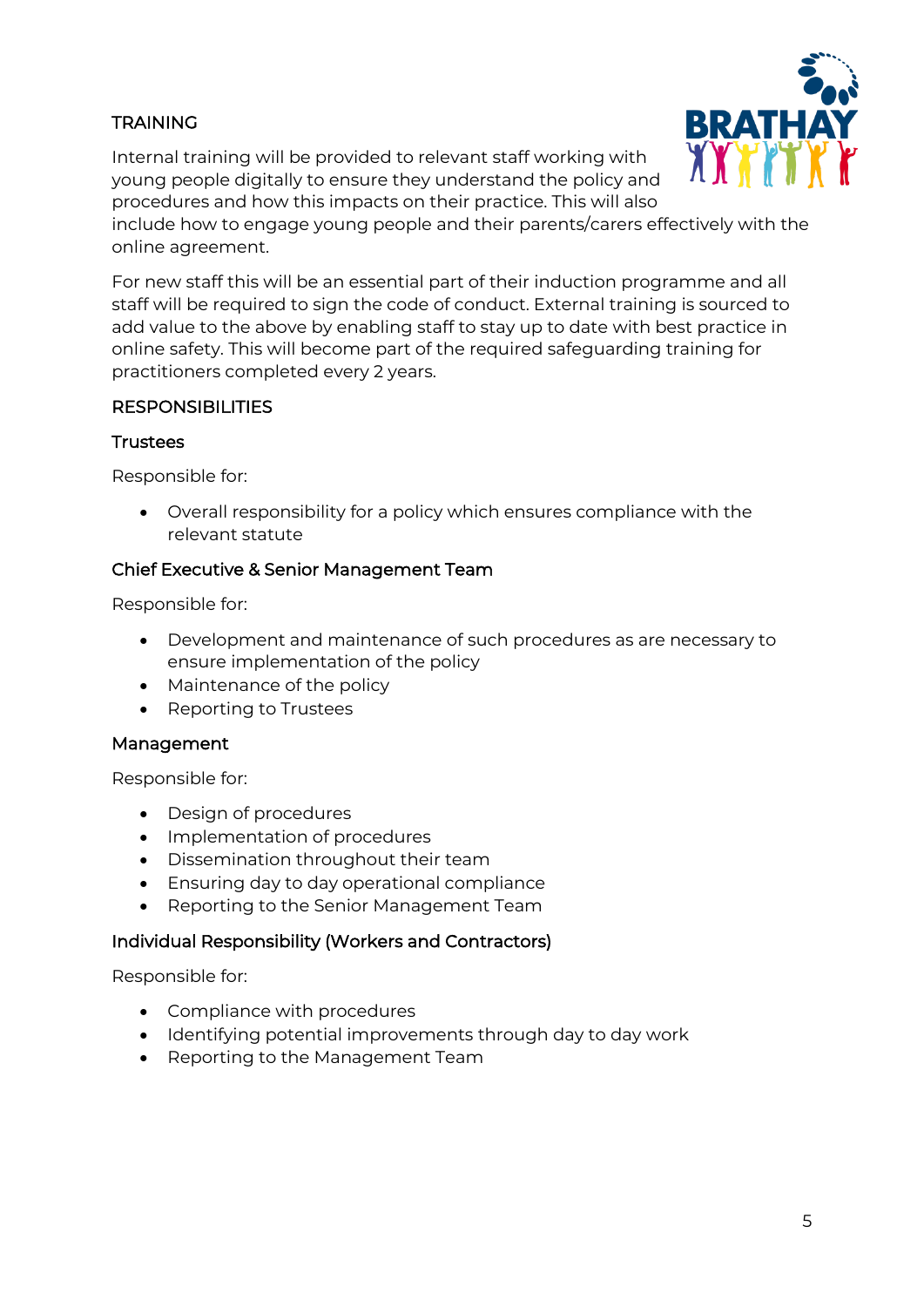# ASSOCIATED GUIDANCE AND DOCUMENTS

BRATHAY

This policy should be read alongside our organisational policies and procedures including:

- Child protection Safeguarding Policy and Procedures
- IT Policy
- Digital Infrastructure information
- Behaviour Code for Adults Working with Children & Young People
- Online safety procedures
- Data Protection Policy
- Disciplinary Policy